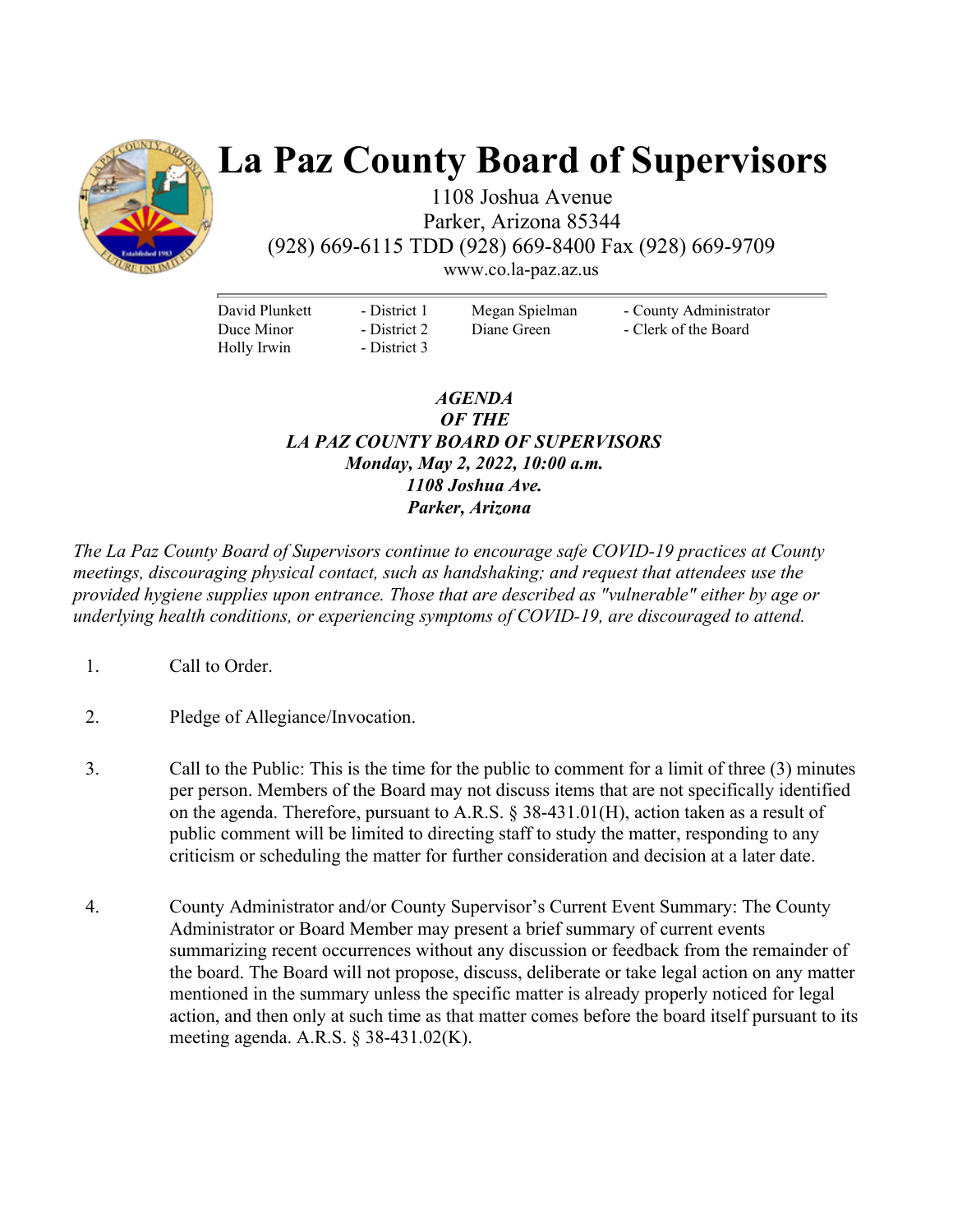*The following items listed under the CONSENT AGENDA will be considered as a group and acted on by one motion with no separate discussion of said items, unless a Board Member so requests. In that event, the item will be removed from the CONSENT AGENDA for separate discussion and action.* 

### 5. **CONSENT AGENDA** *(Discussion and possible action on the following items):*

- a. Approve to appoint the position of Property Appraiser Apprentice, a vacant and budgeted position - *Assessor.*
- b. Approve to appoint the position of Investigator, a vacant and budgeted position *Sheriff.*
- c. Approve to appoint the position of Deputy Sheriff, a vacant and budgeted position *Sheriff.*
- d. Approve to appoint the position of Sergeant, a vacant and budgeted position *Sheriff*.
- e. Approve to appoint the position of La Paz County Parks Office Manager, a vacant and budgeted position - *Parks.*
- f. Approve to appoint the position of Public Works Maintenance Worker I, a vacant budgeted position - *Public Works.*
- g. Approve to appoint the position of County Attorney Legal Assistant, a vacant and budgeted position - *County Attorney.*
- h. Approve to transfer the current Animal Control Director to the Community Development Director position, effective May 9, 2022, at a vacant and budgeted position - *Community Development.*
- i. Approve to create a new job description and associated pay plan for an Administrative Specialist for the Human Recourses Department - *Human Resources*
- j. Approve to appoint the position of Human Resources Administrative Specialist *Human Resources.*
- k. Approve the appointment of Justice Court Pro Tempore Judge Robert McDermott as Pro Tempore Justice of the Peace for all Justice Courts in La Paz County, from April 12, 2022, through December 31, 2022, without compensation - *Superior Court.*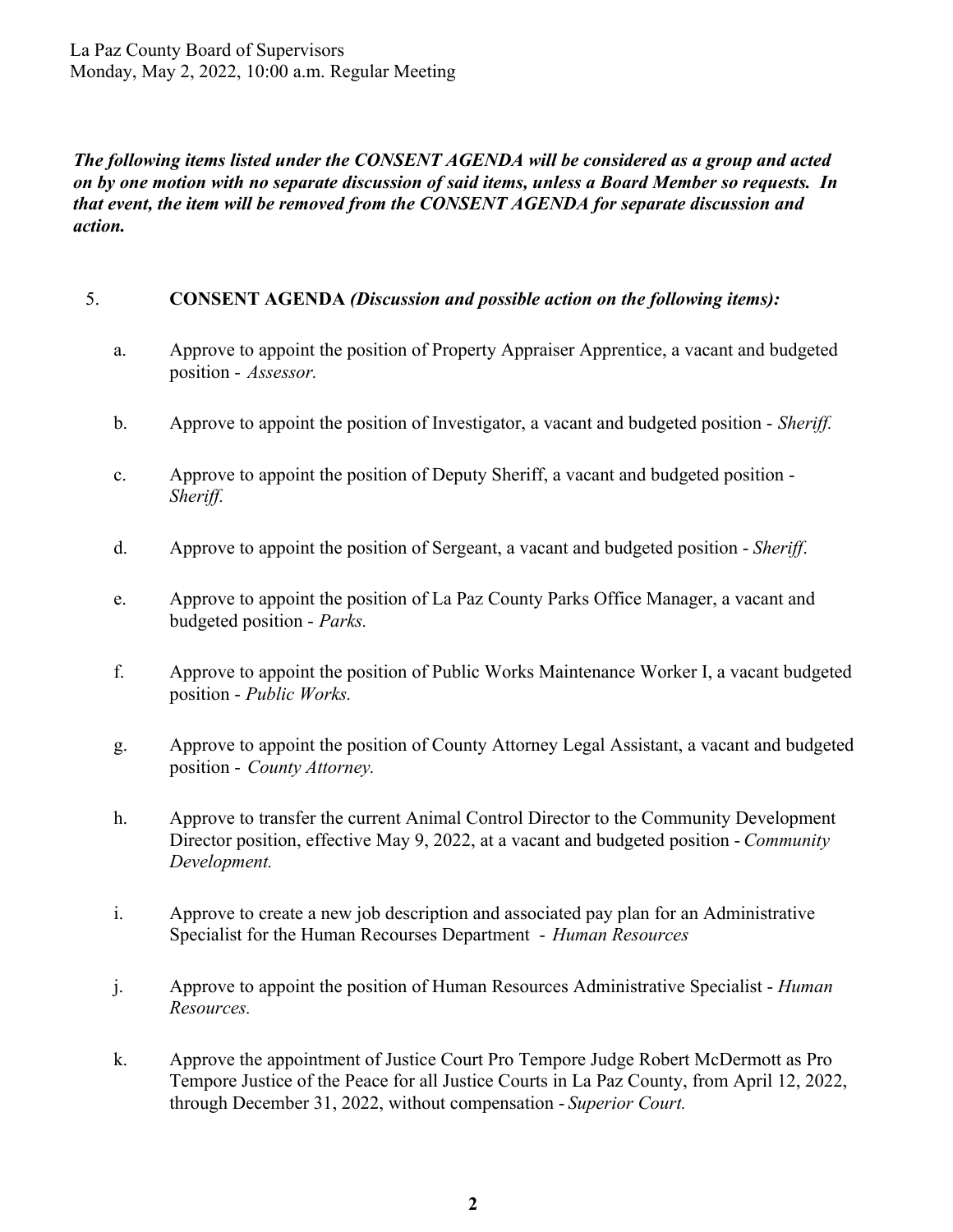- l. Accept the Oath of Office from Greg Rountree for the discharge of duties of the office of Community Development Department, Deputy Code Compliance - *Community Development.*
- m. Accept the Oath of Office from Michael Ramos for the discharge of duties of the office of Community Development Department, Deputy Code Compliance - *Community Development.*
- n. Approve Intergovernmental Agreement with the Town of Parker for election services for the Primary Election on August 2, 2022, and the General Election November 8, 2022 - *Elections.*
- o. Approve Intergovernmental Agreement with the Town of Quartzsite for election services for the Primary Election on August 2, 2022, and the General Election November 8, 2022 - *Elections.*
- p. Approve to amend the State of Arizona Funded Transition from Frontier Telecommunications to AT&T Telecommunications project, total cost from \$315,426.10 to \$452,654.50; previously approved by the Board; with a change in payments, to be paid by the Arizona Department of Administration - *Sheriff.*
- q. Approve to accept a grant award from the Arizona Governor's Office of Highway Safety, "Click It, or Ticket" Campaign, contract number 2022-CIOT-015, in the amount of \$2000, for overtime, to enforce Arizona Seat Belt and Child Seat laws; a reimbursement grant; authorizing the County Administrator to sign the agreement - *Sheriff.*

#### r. *Sitting as the Jail District Board of Directors:*

1. Approve to correct salary amount for the position of Detention Liaison Officer, a budgeted and grant funded position - *Sheriff.*

## **REGULAR AGENDA** *(Discussion and possible action on the following items):*

6. *Public Hearing:* Docket CUP2022-005 – APN 303-14-005A, Zain Resources, LLC; Agent, Hank Manning, requesting a Conditional Use Permit, whereas all conditions governing a parcel that is zoned Heavy Industrial applies and inversely all privileges and activities deemed heavy industrial are granted; for a proposed algae production and processing plant, to include a nursery and peat production; located at 79375 56th Street N, Salome, Arizona 85348. Section 3, Township 3N, Range 11W of the Gila and Salt River Meridians, La Paz County, AZ; Planning & Zoning Commission denied this docket (7-0), at their 4/7/22 meeting - *Community Development.*